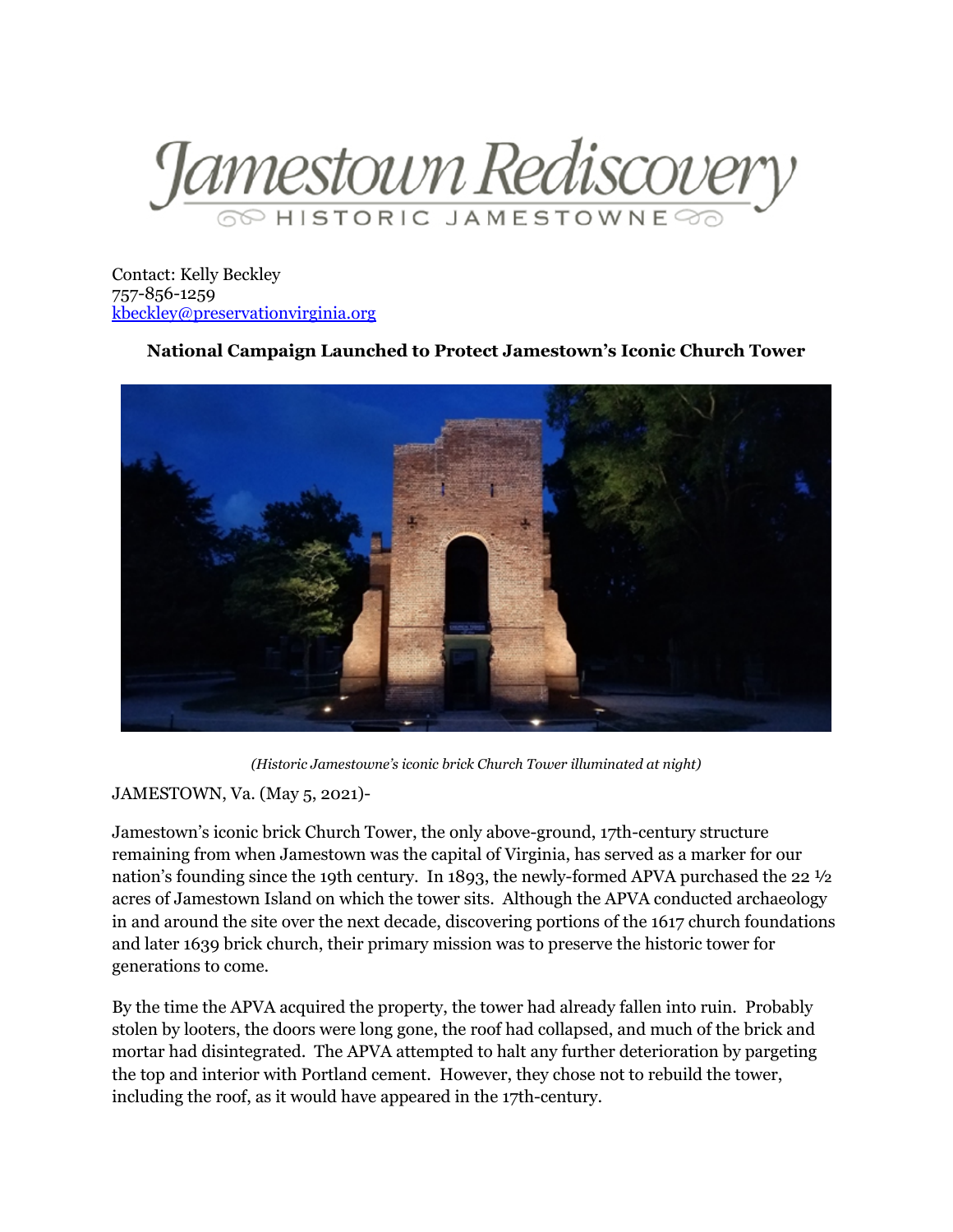For the past century, Preservation Virginia and Jamestown Rediscovery Foundation have continued to maintain and preserve the tower. Now, after more than 100 years, it is again in need of more significant restoration. Additionally, recent excavations within the tower revealed an almost fully-intact, brick foundation of Jamestown's 1617 church's west wall. It is inside the 1617 church where the nation's first General Assembly took place. Without a roof to the tower, this extraordinary and irreplaceable discovery is exposed to nature's elements and at risk of being lost forever. It was clear that installing a roof in addition to making other repairs to the tower was not only necessary now, but urgent.

Jamestown staff plan to preserve the form and quality of the iconic ruin while ensuring it is protected from future damage and is stable for Jamestown's hundreds of thousands of visitors. Staff have enlisted renowned architects David Stemann and Edwin Pease to develop a comprehensive design to preserve the historic structure and protect the archaeological features inside.



*(Exterior and interior drawings of the tower roof design, courtesy of David Stemann of Stemann | Pease Architecture)*

The roof element's design approach will be distinctly modern, made of steel and glass, but will be placed entirely below the remaining "parapet" to not be visible from the outside. It is of utmost importance that the new structure does not strain the historic masonry, and will therefore utilize existing joist pockets and mechanical connections. Materials, sizes, and configuration will be tuned to optimize performance, imposing the lightest load on the centuries-old brick. Other concerns, such as ventilation and drainage, have also been addressed in the design and the tower will get a new sliding-glass door entry.

At the core of Jamestown Rediscovery's mission is preservation *and* education. In addition to preserving the 17th-century tower, it is important that the team's extraordinary archaeological discoveries continue to be shared. The discovery of the 1617 church's west wall within the tower must be protected while remaining visible to the public. Replicating previous exhibit designs inside the Memorial Church and the Archaearium Museum, both of which are built atop discoveries of other 17th-century finds, a glass floor portal will enclose the brick foundations while allowing visitors to view the feature and safely walk across it. Interpretive elements at the tower will include graphic panels and computer media explaining the importance of this site.